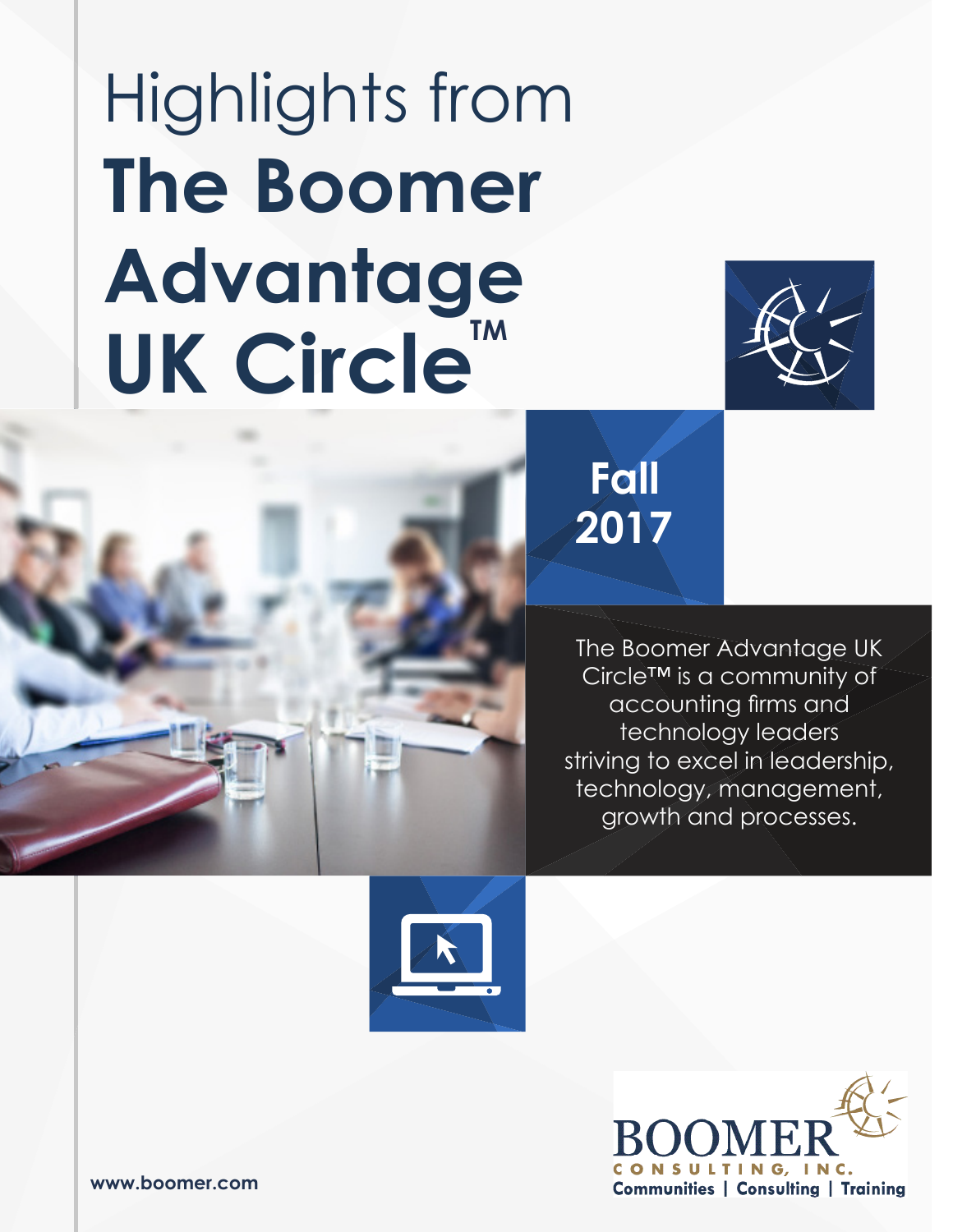### **Topic Highlights from The Boomer Advantage UK Circle 2017 Inaugural Meeting**

The Boomer Advantage UK Circle™ is a community of accountancy firm and technology leaders that assist one another in excelling in the five areas critical to their firm's success: leadership, technology, talent, growth and processes. Learn more at [https://www.boomer.com/ukcircle.](https://www.boomer.com/ukcircle)

Our Boomer Advantage UK Circle held its inaugural meeting recently in London, and the power of a peer community was evident. During the meeting, the members began to build relationships with the group and tap into the wealth of knowledge, experience and expertise in the room.

The discussions were insightful and educational. Each member shared perspectives on the challenges and trends facing their firm and the profession. We've summarized the top ten trends that emerged from the Fall 2017 Boomer Advantage UK Circle meeting below.

- **Envision Process**
	- o An overview of the Envision Process and how it binds project teams with a common vision and improves communication around goals and business objectives
	- o How firms are leveraging peer networks to accelerate success
- **Leadership** 
	- o A look at current leadership trends in accountancy firms
	- o Traditional mindsets and attributes of firm partners versus ones vital to business transformation
	- o You don't have to reinvent the wheel. Firms of all sizes face the same challenges and access to a peer community can help you navigate them.
- **Technology**
	- o A look at current technology trends in accountancy firms
	- o Security, cloud, robo-accounting, blockchain, big data and analytics
	- o A look at metrics from Boomer Technology Circle member firms over the past five years.
- **Growth**
	- o A look at current growth trends in accountancy firms
	- o A discussion on moving up the continuum of value
	- o Becoming an anticipatory organization
	- o Moving away from the Hours x Pounds business model
	- o How non-CPA people can help firms move forward
- **Process**
	- o A look at current process trends in accountancy firms and how the Lean Six Sigma principles can help move your firm toward continuous improvement
	- o Why maintaining the status quo is falling behind